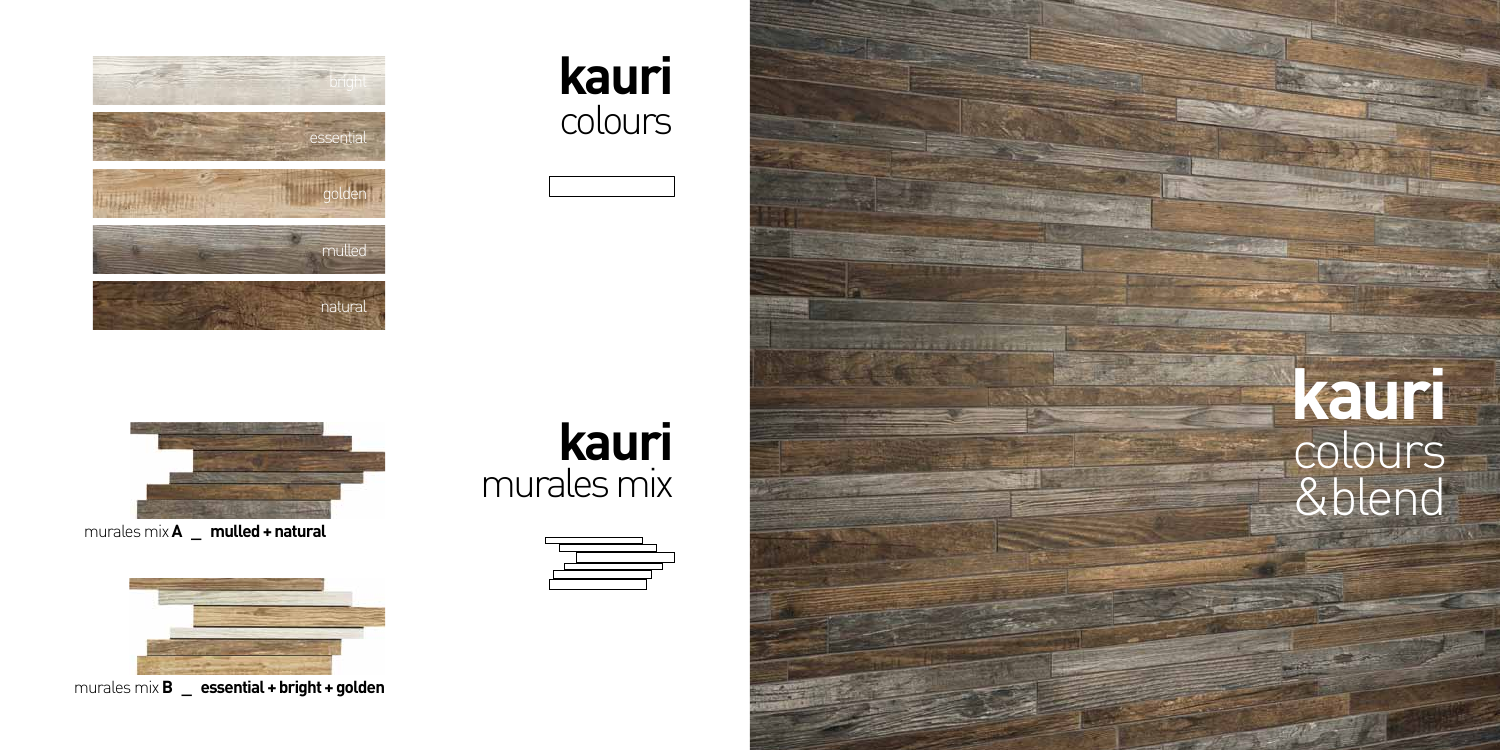

60% essential + 40% natural



 $60\%$  natural +  $40\%$  mulled







60% essential + 40% mulled

layout solution A



layout solution **B**



30% essential + 45% natural + 25% mulled



32% bright + 33% golden + 35% essential

# kauri 3<br>blend





32% natural + 33% golden + 35% essential

layout solution **C**